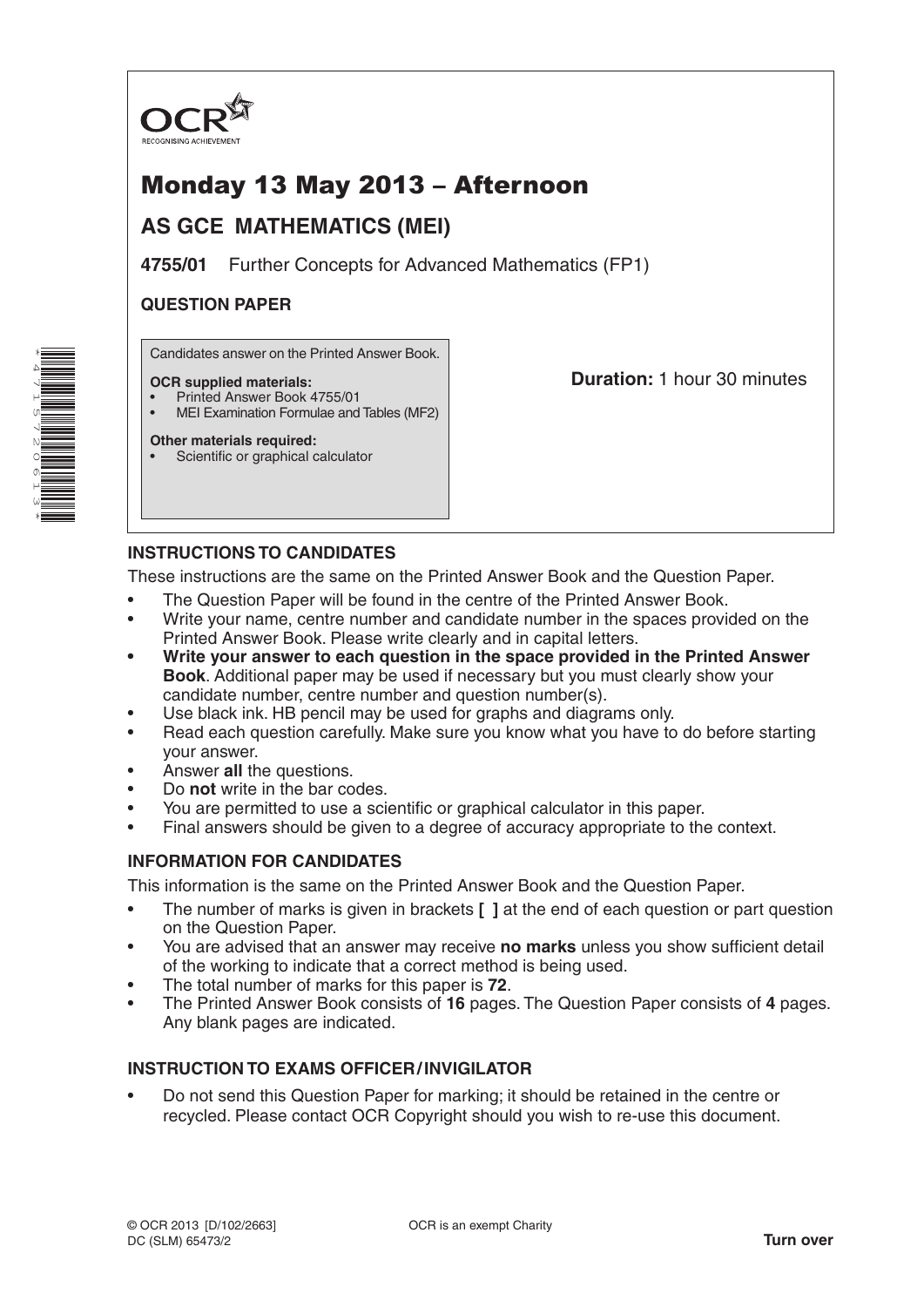#### **Section A** (36 marks)

**1** Find the values of *A*, *B*, *C* and *D* in the identity  $2x(x^2 - 5) \equiv (x - 2)(Ax^2 + Bx + C) + D$ . [5]

**2** You are given that  $z = \frac{3}{2}$  is a root of the cubic equation  $2z^3 + 9z^2 + 2z - 30 = 0$ . Find the other two roots. **[6]**

- **3** You are given that **N** 9 3 5 2 2 1 4 2 2 =  $-9$   $-2$   $\begin{vmatrix} 3 & 2 & 2 \end{vmatrix}$  and *p* **N** 1 2 0 1 2 3 6 1 2 7 =  $-\frac{7}{2}$  p –  $^{-1} = \begin{pmatrix} 2 & 1 & 3 \end{pmatrix}$ .
	- **(i)** Find the value of *p*. **[2]**

(ii) Solve the equation 
$$
\mathbf{N} \begin{pmatrix} x \\ y \\ z \end{pmatrix} = \begin{pmatrix} -39 \\ 5 \\ 22 \end{pmatrix}
$$
. [4]

**4** The complex number  $z_1$  is  $3 - 2j$  and the complex number  $z_2$  has modulus 5 and argument  $\frac{\pi}{4}$ .

- (i) Express  $z_2$  in the form  $a + bj$ , giving *a* and *b* in exact form. **[2]**
- (ii) Represent  $z_1$ ,  $z_2$ ,  $z_1 + z_2$  and  $z_1 z_2$  on a single Argand diagram. [4]

**5** You are given that  $\frac{4}{(4n-3)(4n+1)} \equiv \frac{1}{4n-3} - \frac{1}{4n}$  $4n - 3$ 1  $4n + 1$  $\frac{4}{(n-3)(4n+1)} \equiv \frac{1}{4n-3} - \frac{1}{4n+1}$ . Use the method of differences to show that

$$
\sum_{r=1}^{n} \frac{1}{(4r-3)(4r+1)} = \frac{n}{4n+1}.
$$
 [6]

**6** The cubic equation  $x^3 - 5x^2 + 3x - 6 = 0$  has roots  $\alpha$ ,  $\beta$  and  $\gamma$ . Find a cubic equation with roots  $\frac{\alpha}{3} + 1$ ,  $\frac{\beta}{3} + 1$  and  $\frac{\gamma}{3} + 1$ , simplifying your answer as far as possible. **[7]**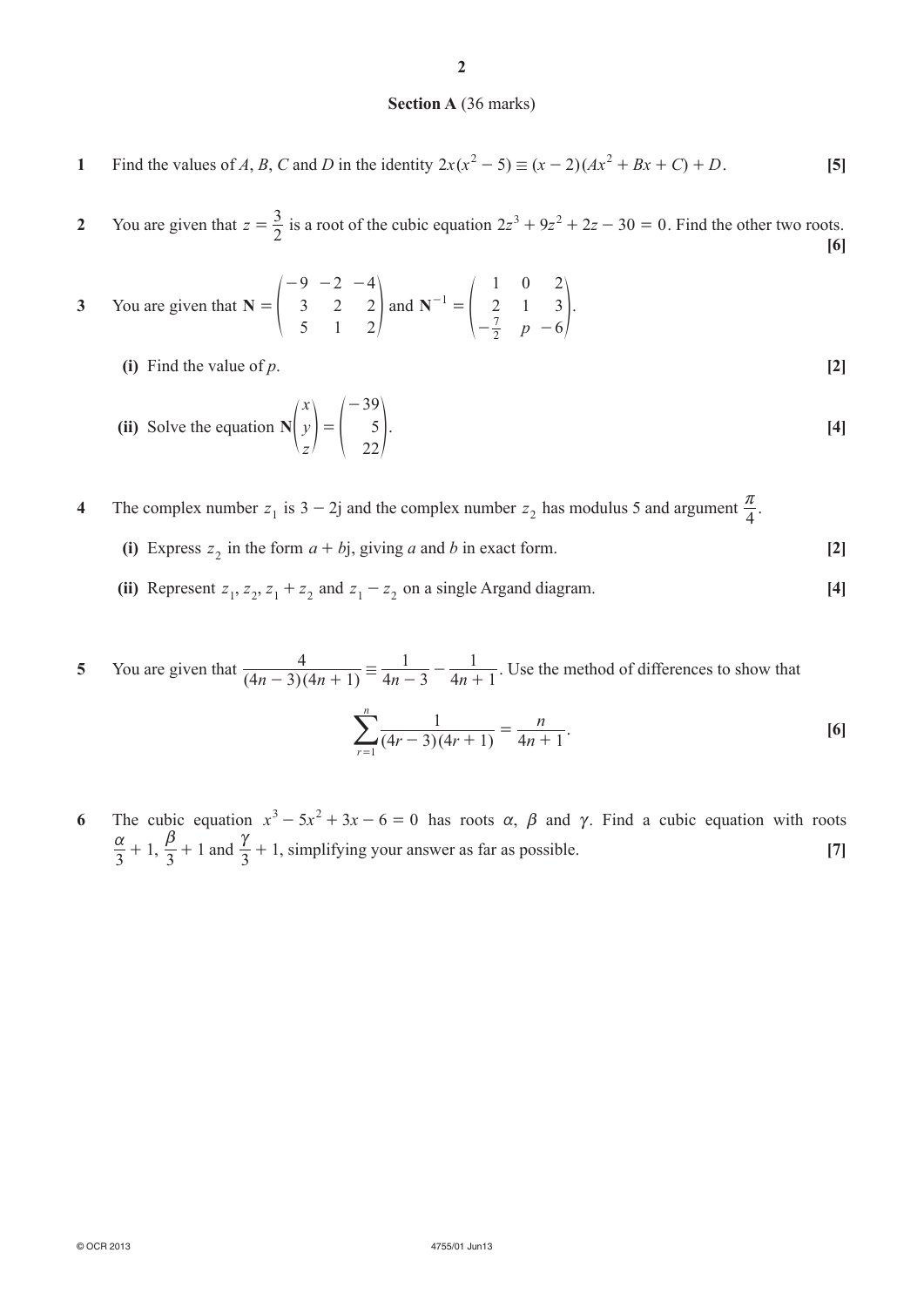#### **Section B** (36 marks)

**3**

**7** Fig. 7 shows an incomplete sketch of  $y = \frac{cx^2}{(bx-1)(x+a)}$ 1  $=\frac{cx^2}{(bx-1)(x+a)}$  where *a*, *b* and *c* are integers. The asymptotes of the curve are also shown.



**Fig. 7**

**(i)** Determine the values of *a*, *b* and *c*. **[4]**

Use these values of *a*, *b* and *c* throughout the rest of the question.

- **(ii)** Determine how the curve approaches the horizontal asymptote for large positive values of *x*, and for large negative values of *x*, justifying your answer. On the copy of Fig. 7, sketch the rest of the curve. **[4]**
- (iii) Find the *x* coordinates of the points on the curve where  $y = 1$ . Write down the solution to the inequality  $(bx-1)(x + a)$  $\frac{cx^2}{(x-1)(x+a)} < 1$  $\frac{c\lambda}{-1(x+a)} < 1.$  [4]
- **8 (i)** Use standard series formulae to show that

$$
\sum_{r=1}^{n} [r(r-1) - 1] = \frac{1}{3}n(n+2)(n-2).
$$
 (\*) (5)

**(ii)** Prove (\*) by mathematical induction. **[7]**

#### © OCR 2013 4755/01 Jun13 **Turn over**